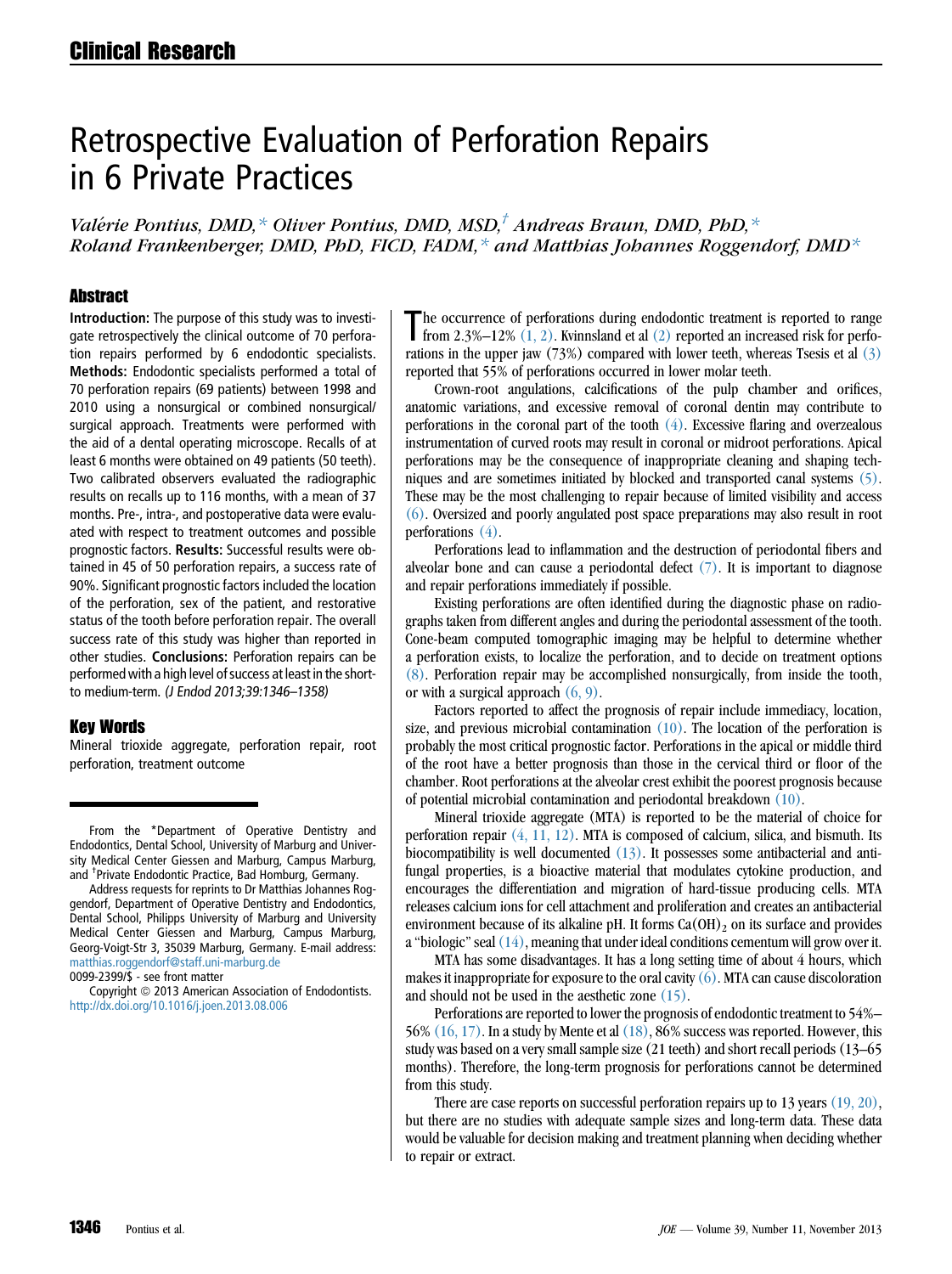There is a dearth of studies in the endodontic literature that evaluate the outcome of clinical procedures, including perforation repair, with evaluation periods longer than 1 or 2 years. The purpose of this retrospective study was to evaluate the healing outcome of perforation repairs performed by endodontic specialists in 6 private practices.

### Materials and Methods

Seventy intra-alveolar perforations in 69 patients were identified that had been repaired by 6 endodontic specialists in their private practices between 1998 and 2010. The perforations were diagnosed clinically by visualization, bleeding spots on paper points, with an electronic apex locator, and radiographically. The location and extent of the perforations were determined.

All participating offices were using TDO practice management software (The Digital Office for Endodontists, Inc, San Diego, CA), which standardized the documentation of the evaluation, treatment, and recalls. The documentation included pulp status, electronic working length, reference point, actual working length, apical curvature, master apical file, taper of gutta-percha cone used, sealer, obturation technique, extension of the root canal filling in relation to the canal terminus, interappointment medication, and buildup materials. The following information was recorded about the perforations: canal, location of the perforation (supracrestal, crestal, and subcrestal), size, type (furcal, lateral root, and strip), cause (post, bur, endodontic instrument, internal/external resorption, and caries), prior perforation repair, time until repair, and repair material. Teeth that revealed root fractures, inadequate remaining tooth structure, or severe periodontitis were excluded a priori.

Specialist A (Germany) repaired 46 teeth; specialist B (United States, 12 teeth), specialist C (The Netherlands, 5 teeth), specialist D (Italy, 3 teeth), specialist E (Jamaica, 3 teeth), and specialist F (Ireland, 1 tooth) performed the clinical procedures between January 1998 and March 2010 using their standard clinical techniques. Nonsurgical (63 teeth) or combined nonsurgical/surgical repairs (7 teeth) were performed. A total of 70 perforation repairs were completed in the 6 practices during the time period. After considerable effort, the clinicians were able to recall 50 of the patients. Twenty patients were not available for recall. The basic data for the recalls are presented in [Table 1.](#page-2-0)

All 70 patients provided informed consent for endodontic treatment, and the 50 recall patients consented to the potential use of the outcome data for publication. The patients who were included were not known to be pregnant or medically compromised.

All treatments were performed using a dental operating microscope, local anesthesia, and rubber dam isolation. Patency was confirmed in all cases with small hand files in combination with an electronic apex locator device and radiography. Cleaning and shaping were performed according to Schilder's biological and mechanical objectives [\(5\)](#page-11-0) using stainless steel hand instruments and nickel-titanium rotary files. Irrigation was performed with 3% sodium hypochlorite (NaOCl) and 17% EDTA for smear layer removal. Calcium hydroxide was applied as an intra-canal dressing in cases associated with chronic apical periodontitis (periapical index [PAI] score 3 or above). Pure grade  $Ca(OH)_2$  powder (compounding pharmacy) was freshly mixed with sterile saline in 27 cases, and the slurry was placed with a Lentulo spiral. In 21 cases, UltraCal XS was applied using a NaviTip (Ultradent Products Inc, South Jordan, UT). Ledermix (Riemser Pharma, Greifswald, Germany) was applied in 3 cases. Root canal systems were obturated with vertical compaction of warm gutta-percha [\(5\)](#page-11-0). MTA was used for most of the perforation repairs according to the manufacturer's protocols [\(21\).](#page-11-0)

Pre- and postoperative clinical evaluations were performed by the treating clinicians after 6 to 116 months (mean = 37 months, inclusion rate = 71.4 %). The time interval between perforation repair and recall was at least 6 months. Two calibrated investigators who were not involved in the clinical treatment graded preoperative, immediate postoperative, and recall radiographs. The images were viewed progressively over time and rated by each of the evaluators after recall appointments. In cases in which no consensus was reached, a third investigator was included to obtain a consensus score. Potential bias was reduced by blinding and random investigation of the radiographs.

Perforations were classified based on the following criteria:

- 1. Number of roots
- 2. Location of the perforation (osseous crestor sub- or supracrestal)
- 3. Size
- 4. Type (lateral, furcal, or strip)
- 5. Source of the perforation (bur, post, file, external or internal resorption, or caries)
- 6. Prior repair (yes or no)
- 7. Repair material
- 8. Time since perforation

Recall examinations included the following data:

- 1. Presence or absence of coronal restoration
- 2. Presence or absence of coronal leakage
- 3. Symptoms (tooth asymptomatic, functional, or symptomatic)
- 4. Size (increase, decrease, or stable)
- 5. Appearance of periodontal ligament space (normal or abnormal)
- 6. Palpation soreness (0–3)
- 7. Percussion sensitivity (0–3)
- 8. Tooth mobility (0–3)
- 9. Presence or absence of a sinus tract
- 10. Periodontal probing depths
- 11. Periapical and periradicular diagnosis according to the PAI index and root perforation index scoring system (described later)

Preoperative, postoperative, and recall radiographs were analyzed according to the following criteria:

- 1. Radiologic coronal score (Hommez et al, 2002 [\(22\)\)](#page-11-0): Score 1: intact restoration without signs of leakage (acceptable), score 2: restoration with open margin (unacceptable), and score 3: restoration with recurrent decay (unacceptable)
- 2. Length of root canal filling score (Hommez et al,  $2002 (22)$  $2002 (22)$ ): Score 1: root filling terminating 0–2 mm from the radiographic apex, score 2: root filling terminating >2 mm from the radiographic apex, and score 3: root filling extending beyond the radiographic apex
- 3. Homogeneity of root canal filling (Hommez et al,  $2002 \ (22)$  $2002 \ (22)$ ): Score 1: homogeneous root filling, good condensation, and no voids visible and score 2: inhomogeneous root filling, poor condensation, and voids visible
- 4. PAI score (Ørstavik et al, 1986  $(23)$ ): Score 1: no structural changes in the periapical area, score 2: disorganization of the bone texture in the periapical area, score 3: structural changes in the periapical area with loss of mineral, score 4: radiolucency in the periapical area, and score 5: radiolucency with elements indicating expansion of the lesion
- 5. Root perforation index (RPI) score (introduced by Roggendorf and Pontius, 2011): Score 1: no structural changes at the site of perforation, score 2: disorganization of the bone texture at the site of perforation, score 3: structural changes at the site of perforation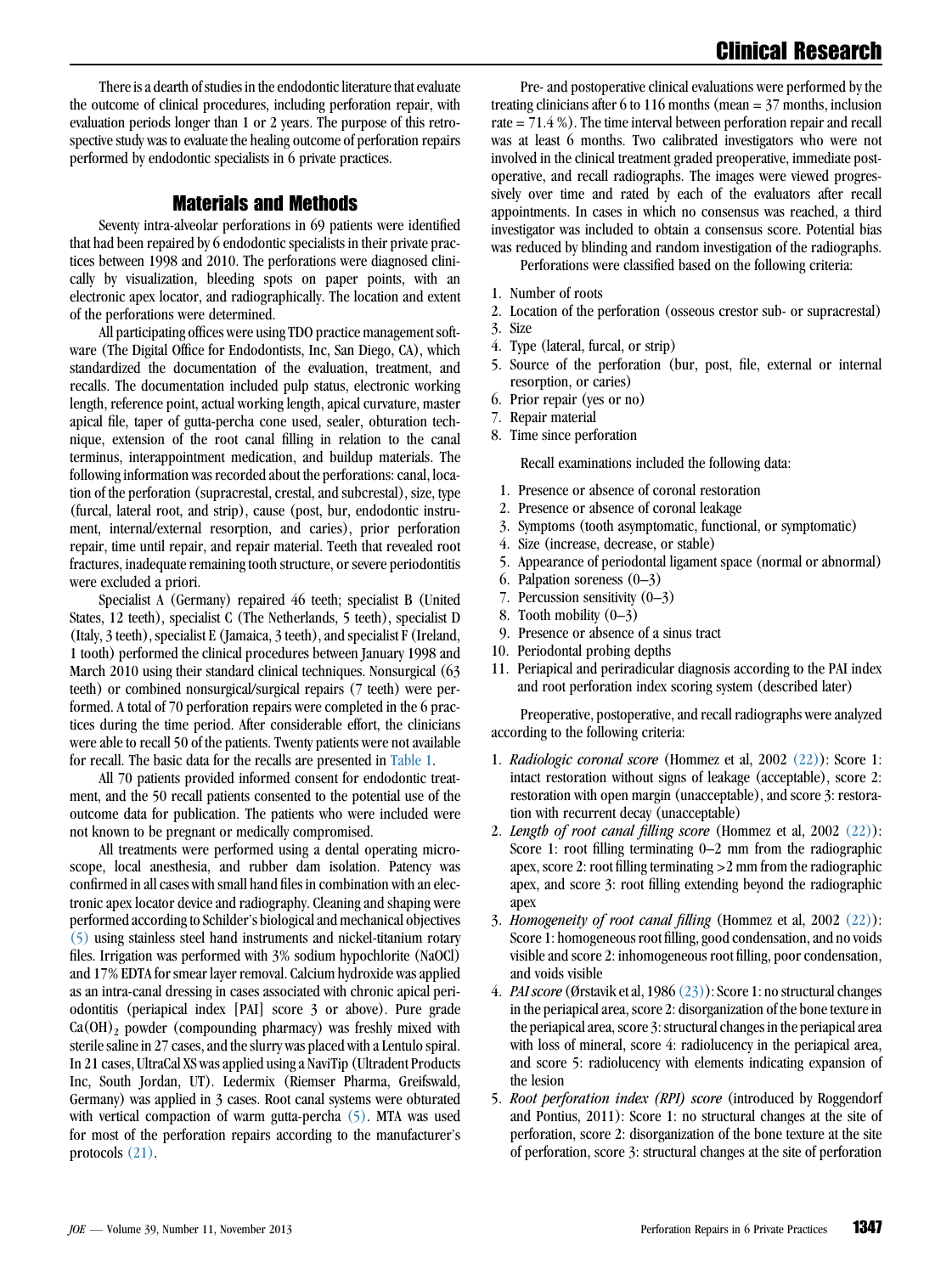<span id="page-2-0"></span>

|              |                   |                    |                     |      |                                        |                   |                         |                 | <b>Duration of</b>              |                       |                                                                                                                 |                                  |                            |                |                |
|--------------|-------------------|--------------------|---------------------|------|----------------------------------------|-------------------|-------------------------|-----------------|---------------------------------|-----------------------|-----------------------------------------------------------------------------------------------------------------|----------------------------------|----------------------------|----------------|----------------|
| <b>Tooth</b> | type Roots        | Jaw                | Sex                 |      | Size of<br>Age perforation perforation | Type of           | Cause of<br>perforation | Prior<br>repair | perforation Location of<br>(mo) | perforation           | Repair<br>material                                                                                              | <b>Endodontic</b><br>treatment   | Perforation<br>treatment   | Recall<br>(mo) | <b>Success</b> |
| 4<br>3       | $\mathbf{1}$<br>3 | Maxilla<br>Maxilla | Female<br>Female 52 | 46   | Medium<br>Large                        | Lateral<br>Furcal | Post<br>Bur             | No<br>No        | $>1$ mo<br>Immediately          | Subcrestal<br>Crestal | MTA/Collacote<br>MTA (Calcitek,<br>Carlsbad,<br>CA)                                                             | Retreatment<br>Initial treatment | Nonsurgical<br>Nonsurgical | 99<br>15       | Yes<br>Yes     |
| 30           | $\overline{2}$    | Mandible Male      |                     | 65   | Medium                                 | Furcal            | Exterior<br>resorption  | No              | Immediately                     | Crestal               | Geristore<br>(DenMat,<br>Santa Maria,<br>CA)                                                                    | Initial treatment                | Nonsurgical                | 60             | Yes            |
| 19           | 2                 | Mandible Female    |                     | - 49 | Large                                  | Furcal            | Bur                     | No              | Unknown                         | Crestal               | <b>MTA</b>                                                                                                      | Retreatment                      | Nonsurgical                | 10             | Yes            |
| 19           | $\overline{2}$    | Mandible Male      |                     | 41   | Large                                  | Furcal            | Post                    | No              | $>1$ mo                         | Crestal               | Geristore                                                                                                       | Retreatment                      | Nonsurgical                | 40             | Yes            |
| 25           | 1                 | Mandible Female    |                     | 64   | Small                                  | Lateral           | Bur                     | No              | $<$ 1 mo                        | Crestal               | OptiBond/<br><b>Tetric Flow</b><br>(Ivoclar<br>Vivadent AG,<br>Schaan,<br>Liechtenstein)/<br>calcium<br>sulfate | Initial treatment                | Nonsurgical                | 23             | Yes            |
| 14           | 3                 | Maxilla            | Female 77           |      | Medium                                 | Furcal            | Bur                     | No              | $>1$ mo                         | Crestal               | <b>MTA</b>                                                                                                      | Initial treatment                | Nonsurgical                | 18             | Yes            |
| 3            | 3                 | Maxilla            | Male                | 34   | Large                                  | Lateral           | Post                    | No              | $>1$ mo                         | Subcrestal            | <b>MTA</b>                                                                                                      | Retreatment                      | Nonsurgical                | 61             | Yes            |
| 30           | 2                 | Mandible Female    |                     | - 61 | Medium                                 | Lateral           | Post                    | No              | $<$ 1 mo                        | Subcrestal            | <b>MTA</b>                                                                                                      | Retreatment                      | Nonsurgical                | 73             | Yes            |
| 24           | 1                 | Mandible Female    |                     | - 23 | Large                                  | Lateral           | Post                    | No              | $>1$ mo                         | Subcrestal            | <b>MTA</b>                                                                                                      | Retreatment                      | Nonsurgical                | 69             | Yes            |
| 11           | 1                 | Maxilla            | Male                | 58   | Medium                                 | Lateral           | Screw                   | Yes             | $>1$ mo                         | Subcrestal            | gutta-percha                                                                                                    | Initial treatment                | Nonsurgical                | 36             | Yes            |
| 3            | 3                 | Maxilla            | Female              | 51   | Small                                  | Furcal            | Instrument              | No              | Unknown                         | Crestal               | <b>MTA</b>                                                                                                      | Initial treatment                | Nonsurgical                | 6              | Yes            |
| 3            | 3                 | Maxilla            | Male                | 45   | Medium                                 | Lateral           | Instrument              | No              | $>1$ mo                         | Subcrestal            | <b>MTA</b>                                                                                                      | Initial treatment Apical surgery | mb/db                      | 31             | Yes            |
| 30           | $\overline{2}$    | Mandible Female    |                     | 38   | Medium                                 | Lateral           | Instrument              | No              | $>1$ mo                         | Subcrestal            | <b>MTA</b>                                                                                                      | Retreatment                      | Nonsurgical                | 12             | Yes            |
| 3            | 3                 | Maxilla            | Male                | 46   | Large                                  | Furcal            | Bur                     | No              | >1 mo                           | Crestal               | OptiBond<br>(Kerr Corp,<br>Orange, CA)/<br>Tetric Flow/<br>calcium<br>sulfate                                   | Retreatment                      | Nonsurgical                | 18             | Yes            |
| 12           | 3                 | Maxilla            | Male                | 37   | Large                                  | Furcal            | Instrument              | No              | Unknown                         | Subcrestal            | <b>MTA</b>                                                                                                      | Retreatment                      | Nonsurgical                | 25             | Yes            |
| 19           | 2                 | Mandible Female    |                     | -45  | Large                                  | Furcal            | Bur                     | No              | $>1$ mo                         | Crestal               | <b>MTA</b>                                                                                                      | Initial treatment                | Nonsurgical                | 9              | Yes            |
| 5            | $\overline{2}$    | Maxilla            | Female              | - 38 | Large                                  | Lateral           | Bur                     | No              | Unknown                         | Subcrestal            | <b>MTA</b>                                                                                                      | Retreatment                      | Nonsurgical                | 62             | Yes            |
| 24           | 1                 | Mandible Male      |                     | 18   | Large                                  | Lateral           | Exterior<br>resorption  | No              | $>1$ mo                         | Subcrestal            | <b>MTA</b>                                                                                                      | Initial treatment                | Nonsurgical                | 9              | Yes            |
| 3            | 3                 | Maxilla            | Female 30           |      | Medium                                 | Lateral           | Instrument              | No              | Unknown                         | Subcrestal            | gutta-percha                                                                                                    | Retreatment                      | Apical surgery<br>mb       | 116            | Yes            |
| 9            | $\mathbf{1}$      | Maxilla            | Female 23           |      | Large                                  | Lateral           | Interior<br>resorption  | No              | $>1$ mo                         | Subcrestal            | <b>MTA</b>                                                                                                      | Initial treatment                | Nonsurgical                | 55             | Yes            |
| 9            | 1                 | Maxilla            | Female 34           |      | Medium                                 | Lateral           | Instrument              | No              | Unknown                         | Subcrestal            | <b>MTA</b>                                                                                                      | Initial treatment                | Nonsurgical                | 66             | Yes            |
| 30           | $\overline{2}$    | Mandible Male      |                     | 67   | Large                                  | Furcal            | Bur                     | No              | Unknown                         | Subcrestal            | <b>MTA</b>                                                                                                      | Retreatment                      | Nonsurgical                | 24             | Yes            |
| 19           | $\overline{2}$    | Mandible Female    |                     | - 14 | Large                                  | Strip             | Instrument              | No              | Unknown                         | Subcrestal            | <b>MTA</b>                                                                                                      | Retreatment                      | Nonsurgical                | 51             | Yes            |
| 22           | 1                 | Mandible Female    |                     | 51   | Medium                                 | Lateral           | Instrument              | No              | Unknown                         | Subcrestal            | <b>MTA</b>                                                                                                      | Initial treatment                | Nonsurgical                | 60             | Yes            |
| 3            | 3                 | Maxilla            | Female              | -46  | Large                                  | Furcal            | Bur                     | No              | Immediately                     | Crestal               | <b>MTA</b>                                                                                                      | Retreatment                      | Nonsurgical                | 37             | Yes            |
| 20           | 1                 | Mandible Female    |                     | - 53 | Large                                  | Lateral           | Bur                     | No              | Unknown                         | Crestal               | OptiBond/Tetric<br>Flow/calcium<br>61.15                                                                        | Initial treatment                | Nonsurgical                | 15             | Yes            |

sulfate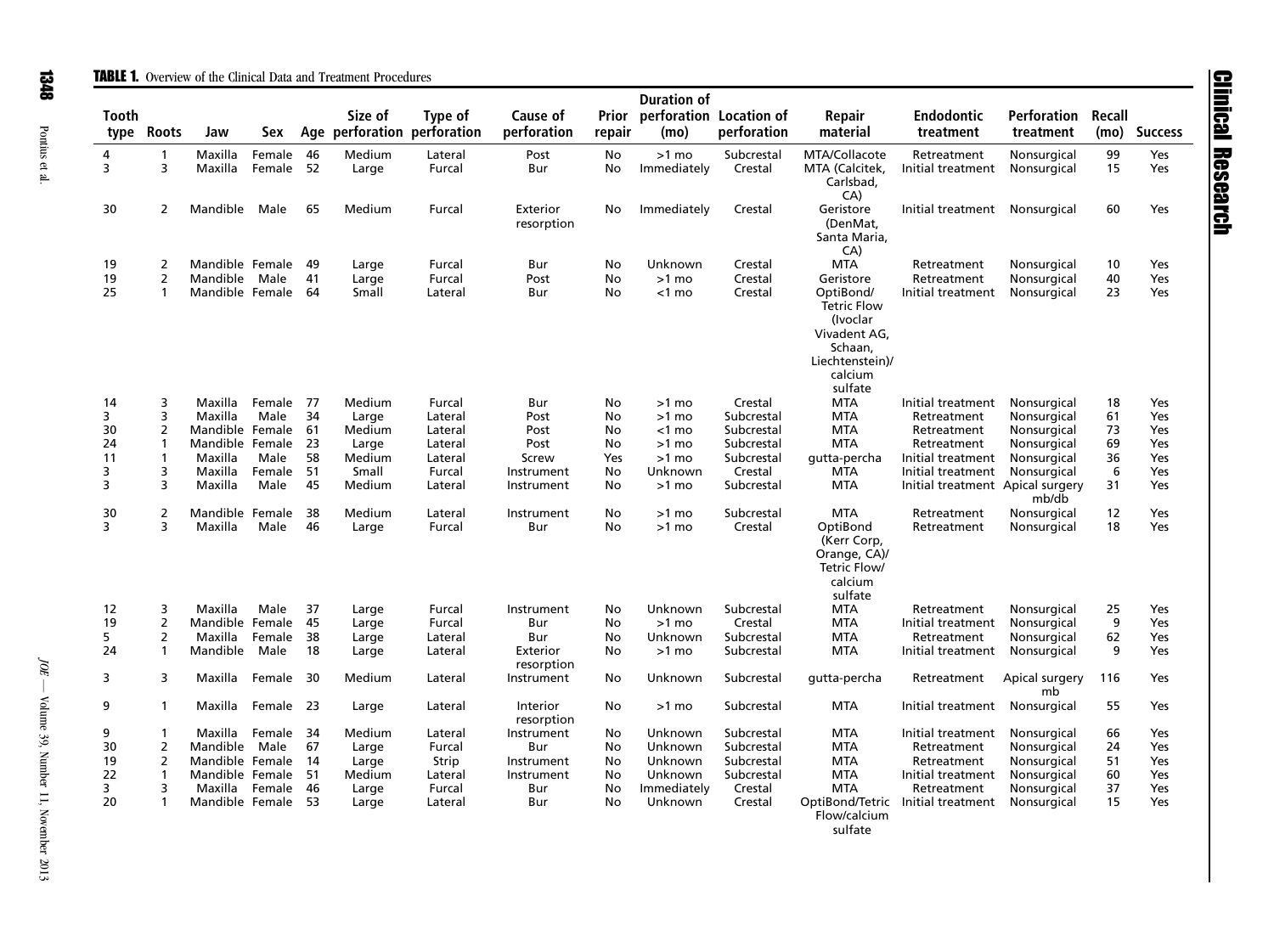| b              |   | Maxilla         | Female | -63 | Large  | Lateral | Bur                    | No  | <1 mo       | Supracrestal | OptiBond/Tetric<br>Flow/calcium<br>sulfate | Initial treatment                | Nonsurgical             | 64  | Yes |
|----------------|---|-----------------|--------|-----|--------|---------|------------------------|-----|-------------|--------------|--------------------------------------------|----------------------------------|-------------------------|-----|-----|
|                |   | Maxilla         | Male   | 55  | Medium | Lateral | Instrument             | No. | $<$ 1 mo    | Subcrestal   | <b>MTA</b>                                 | Retreatment                      | Gutta-percha<br>removed | 41  | Yes |
| 30             |   | Mandible Female |        | 44  | Large  | Strip   | Instrument             | No  | Unknown     | Subcrestal   | <b>MTA</b>                                 | Retreatment                      | Nonsurgical             | 39  | Yes |
| 31             |   | Mandible        | Male   | 49  | Medium | Lateral | Instrument             | No  | Unknown     | Subcrestal   | <b>MTA</b>                                 | Retreatment                      | Nonsurgical             | 53  | Yes |
| 19             |   | Mandible        | Male   | 55  | Large  | Furcal  | Bur                    | No  | $<$ 1 mo    | Crestal      | <b>MTA</b>                                 | Initial treatment                | Nonsurgical             | 57  | No  |
| 20             |   | Mandible        | Female | 50  | Small  | Lateral | Bur                    | No. | $<$ 1 mo    | Crestal      | <b>MTA</b>                                 | Initial treatment                | Nonsurgical             | 57  | Yes |
| 14             | 3 | Maxilla         | Male   | 31  | Large  | Furcal  | Bur                    | No. | $>1$ mo     | Crestal      | <b>MTA</b>                                 | Initial treatment Apical surgery | mb                      | 112 | Yes |
| 8              |   | Maxilla         | Female | -51 | Large  | Lateral | Post                   | No  | $>1$ mo     | Crestal      | OptiBond/Tetric<br>Flow/calcium<br>sulfate | Initial treatment                | Flap, GTR               | 27  | No  |
| 3              | 3 | Maxilla         | Female | 15  | Large  | Furcal  | Bur                    | No  | $>1$ mo     | Crestal      | <b>MTA</b>                                 | Initial treatment                | Nonsurgical             | 97  | Yes |
| 18             |   | Mandible        | Female | 57  | Small  | Strip   | Instrument             | No  | Immediately | Subcrestal   | <b>MTA</b>                                 | Initial treatment                | Nonsurgical             | 12  | Yes |
| 14             | 3 | Maxilla         | Male   | 34  | Medium | Lateral | Instrument             | No  | Unknown     | Subcrestal   | <b>MTA</b>                                 | Retreatment                      | Nonsurgical             | 46  | Yes |
| 19             |   | Mandible        | Female | 34  | Large  | Strip   | Post                   | No  | Unknown     | Subcrestal   | <b>MTA</b>                                 | Retreatment                      | Nonsurgical             | 46  | Yes |
| 30             |   | Mandible Female |        | 55  | Large  | Lateral | Instrument             | No  | Unknown     | Subcrestal   | <b>MTA</b>                                 | Retreatment                      | Nonsurgical             | 98  | Yes |
| 29             |   | Mandible        | Male   | 52  | Large  | Lateral | Bur                    | No  | Unknown     | Crestal      | Geristore                                  | Retreatment                      | Nonsurgical             | 37  | No  |
| 19             |   | Mandible        | Male   | 25  | Large  | Furcal  | Bur                    | No  | Unknown     | Crestal      | MTA/Biomed                                 | Initial treatment                | Nonsurgical             | 20  | No  |
| 2              |   | Maxilla         | Female | 23  | Medium | Lateral | Post                   | No  | Unknown     | Subcrestal   | <b>MTA</b>                                 | Retreatment                      | Nonsurgical             | 12  | Yes |
| 11             |   | Maxilla         | Female | 54  | Medium | Lateral | Post                   | No  | Unknown     | Crestal      | <b>MTA</b>                                 | Retreatment                      | Nonsurgical             | 8   | Yes |
| 19             |   | Mandible        | Male   | 38  | Large  | Strip   | Instrument             | No  | $>1$ mo     | Crestal      | <b>MTA</b>                                 | Retreatment                      | Nonsurgical             | 9   | No  |
| 30             |   | Mandible        | Female | 56  | Large  | Furcal  | Post                   | No  | Unknown     | Crestal      | <b>MTA</b>                                 | Retreatment                      | Nonsurgical             | 10  | Yes |
| $\overline{7}$ |   | Maxilla         | Female | 36  | Large  | Lateral | Interior<br>resorption | No. | $>1$ mo     | Subcrestal   | MTA/calcium<br>sulfate                     | Retreatment                      | Nonsurgical             | 24  | Yes |
| 14             | 3 | Maxilla         | Female | -51 | Large  | Furcal  | Bur                    | No. | $<$ 1 mo    | Subcrestal   | <b>MTA</b>                                 | Initial treatment                | Nonsurgical             | 6   | Yes |
| 30             |   | Mandible Female |        | 42  | Medium | Strip   | Instument              | No  | Unknown     | Subcrestal   | Gutta-percha                               | Retreatment                      | Nonsurgical             | 107 | Yes |
| 19             |   | Mandible Female |        | 29  | Medium | Furcal  | Bur                    | No. | $<$ 1 mo    | Crestal      | Geristore                                  | Initial treatment                | Nonsurgical             | 16  | Yes |

db, distobuccal; GTR, guided tissue regeneration; mb, mesiobuccal.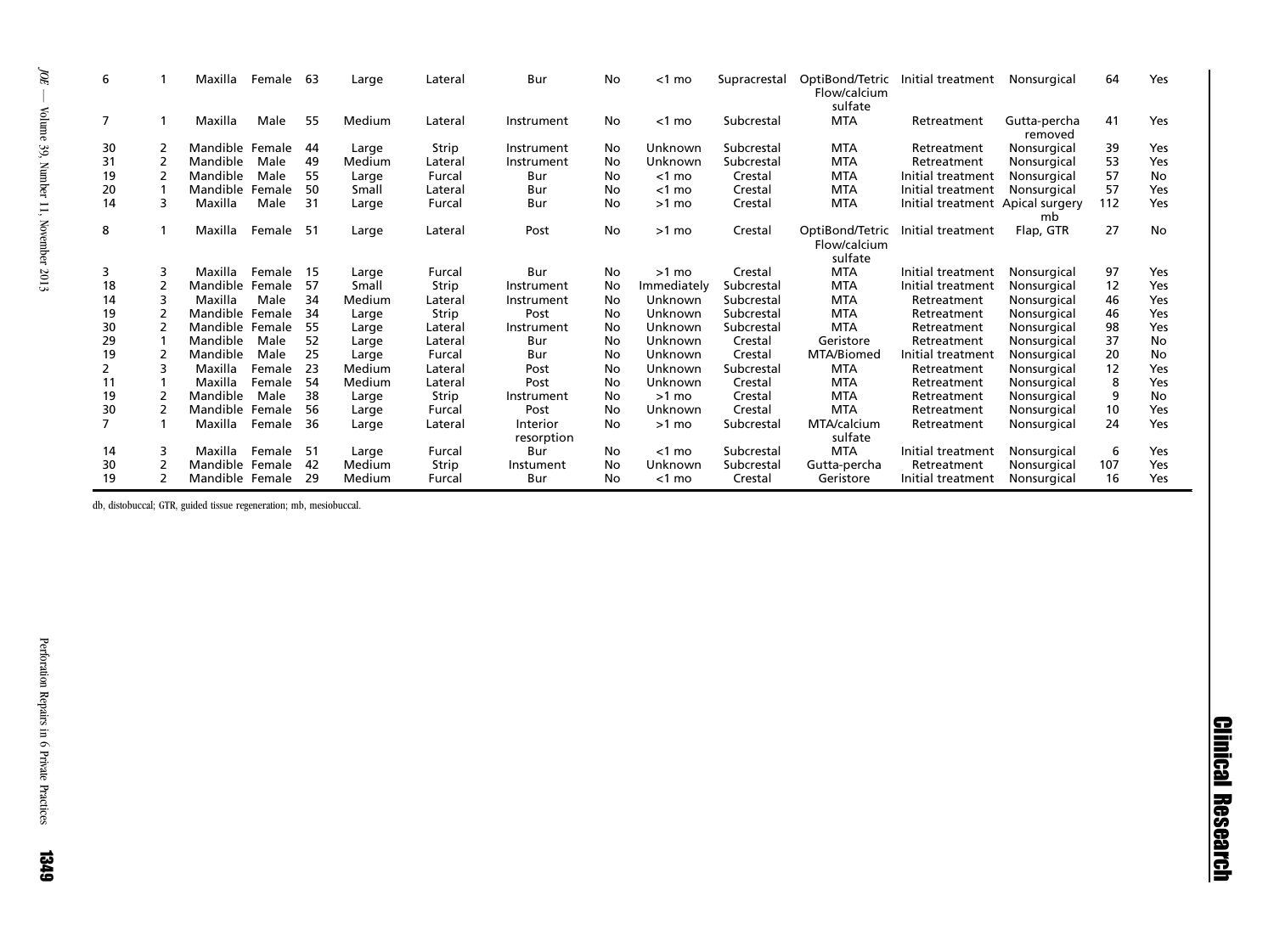with loss of mineral, score 4: radiolucency at the site of perforation, and score 5: radiolucency with elements indicating expansion

Successful outcomes were defined as follows: no indication of apical periodontitis (PAI  $\leq$ 2), no radiolucency adjacent to the perforation site (RPI  $\leq$ 2), no continuing root resorption, no clinical signs and symptoms, and no loss of function.

This retrospective study was conducted in full accordance with ethical principles (World Medical Association Declaration of Helsinki, version VI, 2002). All 70 patients provided informed consent for endodontic treatment, and the 50 recall patients consented to the potential use of the outcome data for publication. Because of the retrospective study design and the anonymous nature of the data, no review by the local ethics committee was required.

### Statistical Analysis

Statistical analysis was performed using SPSS 19.0 (IBM Corp, Armonk, NY). The level of significance was set at 0.05. The median, first and third quartile, maximum and minimum, and relative and absolute frequencies were calculated for descriptive analysis. No adjustment for multiple testing was made. The Fisher's exact and chi-square tests were performed to investigate the effect of potential outcome predictors ([Table 2](#page-5-0)).

### Results

#### Radiographic Findings

There was a high level of agreement between the 2 investigators. The interexaminer reliability ranged from  $\kappa = 0.71{\text{-}}0.83$ , and the intraexaminer agreement ranged from  $\kappa = 0.77{\text -}0.84$ , each indicating substantial agreement.

### Clinical Findings

Forty-seven of 50 teeth had no clinical symptoms and were rated ''functional'' (94%). The statistical evaluation identified significant differences for the location of the perforation, preoperative radiographic coronal status, and sex ([Table 2](#page-5-0)). When combining radiographic and clinical findings, 45 of 50 teeth (90%) were rated as ''success.'' [Figures 1-9](#page-7-0) show 9 clinical cases.

### Failures

Failure 1: Failure became evident at the 2-year recall. The treated tooth was graded as a PAI score of 1, and an RPI score of 4. Periodontal probing at the perforation site was 9 mm in combination with vertical bone loss and percussion sensitivity of 2. The tooth was scheduled for extraction after this recall examination.

Failure 2: The 4-year recall was graded as a PAI of 1 and an RPI of 2. Probing depths were within normal limits. The tooth was asymptomatic and restored with a porcelain fused to metal (PFM) crown and a cast post and core. After 6 years, the tooth was extracted because of a complicated crown fracture and replaced by an implant.

Failure 3: At the 2-year recall, the tooth exhibited a PAI score of 2, an RPI score of 2, and was asymptomatic. At the 5-year recall, the PAI (mesial root) increased to 4 and the RPI to 3. The tooth was still asymptomatic and functional.

Failure 4: The 3-year recall was graded with PAI and RPI scores of 1, probing depth at the buccal perforation site of 6 mm, mobility of 2, and swelling caused by a periodontal abscess. The tooth was extracted.

Failure 5: The 2-year recall showed furcal breakdown at the perforation site (RPI score of 5), a PAI score of 2, mobility of 1, furcation involvement of 3, palpation, and percussion sensitivity of 2. The tooth also exhibited a sinus tract and was extracted after the recall examination.

### **Discussion**

Retrospective studies, by definition, are not randomized, and teeth thought to have a poor prognosis are generally excluded from treatment in a private practice. The sample size of 50 teeth is larger than in other published studies on this topic, which range from 4–26 teeth [\(18–20\).](#page-11-0) The inclusion of patients from 6 practices could be viewed as a weakness because of a lack of standardization but may also be viewed as a strength because it is somewhat representative of the variation in the endodontic community (eg, freshly mixed calcium hydroxide by 1 specialist; the other specialists used UltraCal XS instead). However, because of the fact that the type of calcium hydroxide did not affect the outcome ( $P = .158$ ), this variation in terms of treatment protocols was negligible. Patients were treated in different countries on different continents. Consequently, the same clinicians performed the clinical procedures and recall evaluations, which can be seen as another weakness of this study  $(24)$ . No interobserver agreement of clinical testing is available. Two independent, calibrated examiners evaluated all radiographs after recalls.

The recalls ranged from  $6-116$  months (median = 37 months), which represents an acceptable recall period according to Friedman [\(24\),](#page-11-0) but is shorter than ideal. According to Ng et al [\(17\)](#page-11-0), the majority of periapical radiolucencies are expected to heal within 2 years. Furthermore, Ørstavik [\(25\)](#page-11-0) mentioned that signs of healing in cases with chronic apical periodontitis were visible in at least 89% of all healing roots within 1 year. Ideally, the outcome of perforation repair, or any clinical procedure, should be based on longer follow-up periods.

In this study, 2 failures were identified at recalls of less than 2 years, and 3 failures were identified at later recalls. Thirty of the 50 treatment cases (60%) had an observation period of >24 months, and 27 of these cases were rated as ''success'' and 3 as ''failure.'' Twenty treatments were observed for 2 years or less (40%). Comparing the failures of ''longer-term'' and ''shorter-term'' observation groups, we found a relation of 60:40 (the same proportional failure distribution, 3:2). However, it is possible that there were failing cases that have not yet been identified at the initial recalls and will result in future failures. For example, failure 3 was rated a success at the 2-year recall but a radiographic failure at the 5-year recall. However, it should be pointed out that failure 3 was still functional and asymptomatic at 5 years. Nonetheless, the 90% success rate must be viewed with caution, and additional failures are likely to occur over time.

Perforation repair does not occur frequently, which makes it a difficult topic to study. A retrospective study by Tsesis et al  $(3)$  investigated a total of 5,048 root canal–treated teeth and identified 116 root perforations (2.3%). Pathological changes were found in 81 teeth with perforations  $(1.6\%)$ . A prospective study by Touré et al  $(26)$  studied the extraction of endodontically treated teeth and identified iatrogenic perforations as the reason for extraction in 4.2% of the cases. Both studies show that it is challenging to collect enough perforation cases to provide adequate statistical power for a study. Long-term recalls are difficult for a variety of reasons, including the fact that the willingness of the patients to present for recalls decreases with time. In this study, 40% of the recalls were 4 years or longer.

The PAI scoring system was used in this study, which has been accepted as a reproducible method to assess periapical status [\(23, 24\).](#page-11-0) There is currently no scoring system available that allows the evaluation of perforation repairs. Thus, the authors devised a new scoring system, the RPI, which was modeled after the PAI. The RPI offers 5 potential scores of the bone condition to the perforation site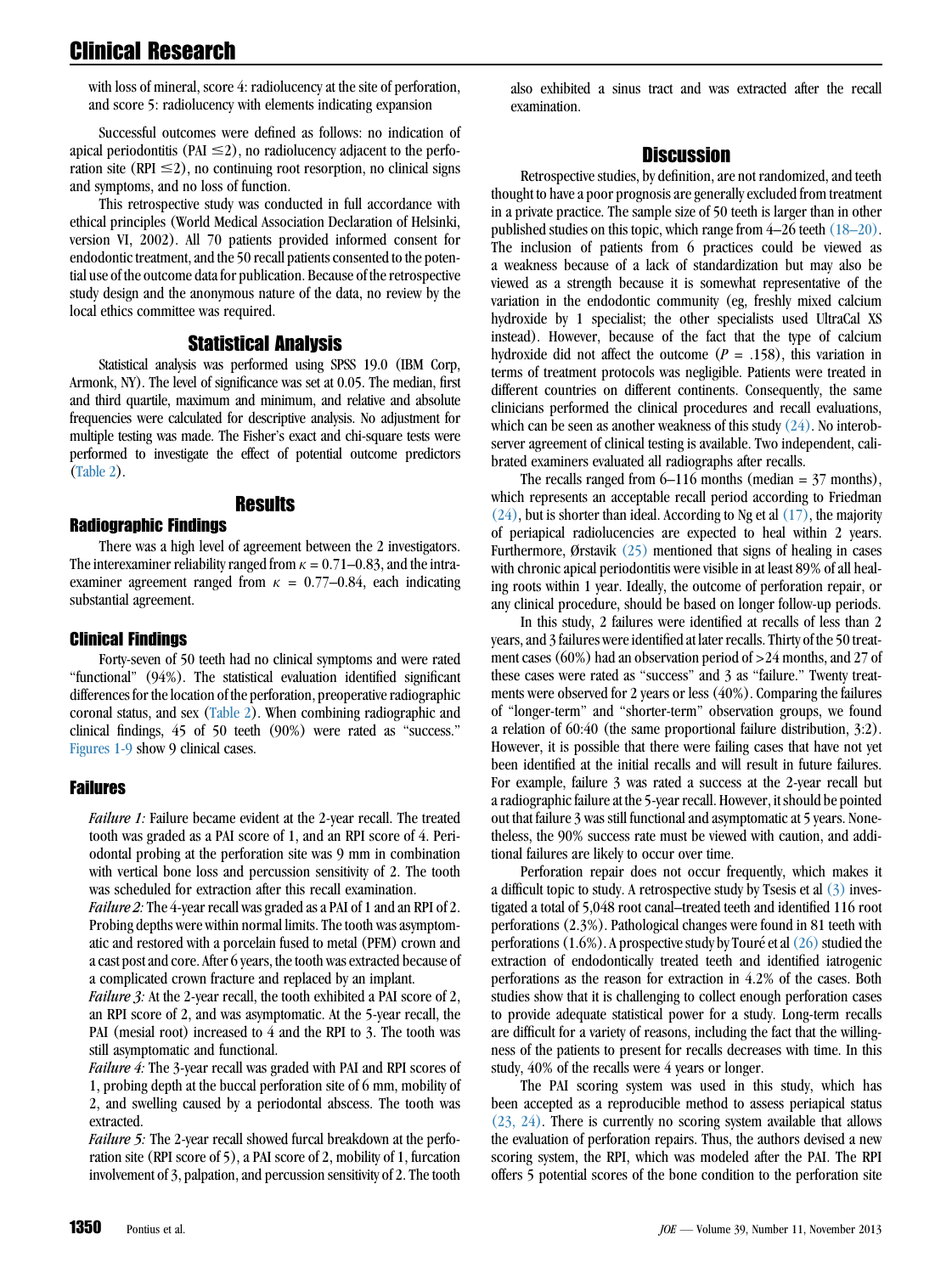<span id="page-5-0"></span>TABLE 2. Outcome Distribution Across Preoperative, Intraoperative, and Postoperative Variables

|                                                 |                | <b>Teeth</b> | <b>Success</b> |           |            |                  |                   |
|-------------------------------------------------|----------------|--------------|----------------|-----------|------------|------------------|-------------------|
| Variable                                        | n              | %            | $\mathbf n$    | $\%$      | Odds ratio | 95% CI (LCI/UCI) | P value           |
| Preoperative variables                          |                |              |                |           |            |                  |                   |
| Age                                             |                |              |                |           | 1.04       | 0.86/1.25        | $1.00*$           |
| ≤45y<br>$>45$ v                                 | 24<br>26       | 48<br>52     | 22<br>23       | 92<br>89  | 1          |                  |                   |
| Sex of patient                                  |                |              |                |           |            |                  | $0.04*$           |
| Female                                          | 32             | 65           | 32             | 97        | 1.27       | 0.97/1.66        |                   |
| Male                                            | 17             | 35           | 13             | 77        | 1          |                  |                   |
| Number of roots                                 |                |              |                |           |            |                  | $0.65*$           |
| 1<br>$\geq$ 2                                   | 16<br>34       | 32<br>68     | 14<br>31       | 81<br>91  | 1<br>1.04  | 0.84/1.29        |                   |
| Tooth type                                      |                |              |                |           |            |                  | $1.00*$           |
| Anterior                                        | 12             | 24           | 11             | 92        | 1.03       | 0.84/1.25        |                   |
| Posterior                                       | 38             | 76           | 34             | 90        | 1          |                  |                   |
| Tooth location                                  |                |              |                |           |            |                  | $0.35*$           |
| Maxilla                                         | 24             | 48           | 23             | 96        | 1.13       | 0.94/1.36        |                   |
| Mandible                                        | 26             | 52           | 22             | 85        | 1          |                  | 0.03 <sup>†</sup> |
| Localization of perforation<br>Supracrestal     | $\mathbf{1}$   | 2            | 1              | 100       |            |                  |                   |
| Crestal                                         | 22             | 44           | 17             | 77        |            |                  |                   |
| Subcrestal                                      | 27             | 54           | 27             | 100       |            |                  |                   |
| Perforation type                                |                |              |                |           |            |                  | $0.79^{+}$        |
| Furcal                                          | 18             | 36           | 16             | 89        |            |                  |                   |
| Root, lateral                                   | 26             | 52           | 24             | 92        |            |                  |                   |
| Strip<br>Size of perforation                    | 6              | 12           | 5              | 83        |            |                  | $0.13^{+}$        |
| Small $(\leq 1$ mm)                             | 4              | 14           | 4              | 100       |            |                  |                   |
| Middle (1-3 mm)                                 | 17             | 34           | 17             | 100       |            |                  |                   |
| Large $(>3$ mm)                                 | 29             | 58           | 24             | 83        |            |                  |                   |
| Cause of perforation                            |                |              |                |           |            |                  | 0.91 <sup>†</sup> |
| Bur                                             | 19             | 38           | 16             | 84        |            |                  |                   |
| Instrument<br>Post/screw                        | 16<br>11       | 32<br>22     | 15<br>10       | 94<br>91  |            |                  |                   |
| Internal resorption                             | $\overline{2}$ | 4            | 2              | 100       |            |                  |                   |
| <b>External resorption</b>                      | $\overline{2}$ | 4            | 2              | 100       |            |                  |                   |
| Prior repair                                    |                |              |                |           |            |                  | $1.00*$           |
| Yes                                             | 1              | 2            | 1              | 100       | 1.11       | 1.01/1.22        |                   |
| No                                              | 49             | 98           | 44             | 90        | 1          |                  |                   |
| Sinus tract<br>Absent                           | 46             | 92           | 41             | 89        | 1          |                  | $1.00*$           |
| Present                                         | 4              | 8            | 4              | 100       | 1.12       | 1.01/1.24        |                   |
| Apical periodontitis (PAI score $\geq$ 3)       |                |              |                |           |            |                  | $0.60*$           |
| Absent                                          | 22             | 42           | 17             | 81        | 1          |                  |                   |
| Present                                         | 28             | 58           | 26             | 93        | 1.08       | 0.89/1.33        |                   |
| Status at perforation site (RPI $\geq$ 3)       |                |              |                |           |            |                  | $1.00*^{+}$       |
| No inflammation<br>Inflammation                 | 8<br>36        | 16<br>72     | 7<br>32        | 88<br>89  | 1<br>1.02  | 0.76/1.35        |                   |
| Not detectable/visible                          | 6              | 12           | 6              | 100       |            |                  |                   |
| Duration of perforation                         |                |              |                |           |            |                  | $0.91+$           |
| $\leq 1$ d                                      | 4              | 8            | 4              | 100       |            |                  |                   |
| $>1 d - 31 d$                                   | 8              | 16           | 7              | 88        |            |                  |                   |
| >1 mo                                           | 17             | 34           | 15             | 88        |            |                  |                   |
| Unknown                                         | 21             | 42           | 19             | 90        |            |                  | $0.65*$           |
| Type of treatment<br>Initial treatment          | 23             | 46           | 20             | 87        | 1          |                  |                   |
| Retreatment                                     | 27             | 54           | 25             | 93        | 1.07       | 0.88/1.29        |                   |
| Radiographic coronal status                     |                |              |                |           |            |                  | $0.02^{+}$        |
| Score 1                                         | 34             | 68           | 32             | 94        |            |                  |                   |
| Score 2                                         | 7              | 14           | 4              | 57        |            |                  |                   |
| Score 3                                         | 2              | 4            | 2              | 100       |            |                  |                   |
| Length of root filling<br>Adequate root filling | 13             | 26           | 11             | 85        |            |                  | 0.31 <sup>†</sup> |
| Underfilling                                    | 12             | 24           | 12             | 100       |            |                  |                   |
| Overfilling                                     | $\overline{2}$ | 4            | $\overline{2}$ | 100       |            |                  |                   |
| No root filling                                 | 23             | 46           | 20             | 87        |            |                  |                   |
| Homogeneity of root filling                     |                |              |                |           |            |                  | $0.66^+$          |
| Homogeneous filling                             | 22             | 44           | 20             | 91        |            |                  |                   |
| Inhomogeneous filling<br>No root filling        | 5<br>23        | 10<br>46     | 5<br>20        | 100<br>87 |            |                  |                   |
| Root filling score                              |                |              |                |           |            |                  | $0.87^{+}$        |
|                                                 |                |              |                |           |            |                  | (Continued)       |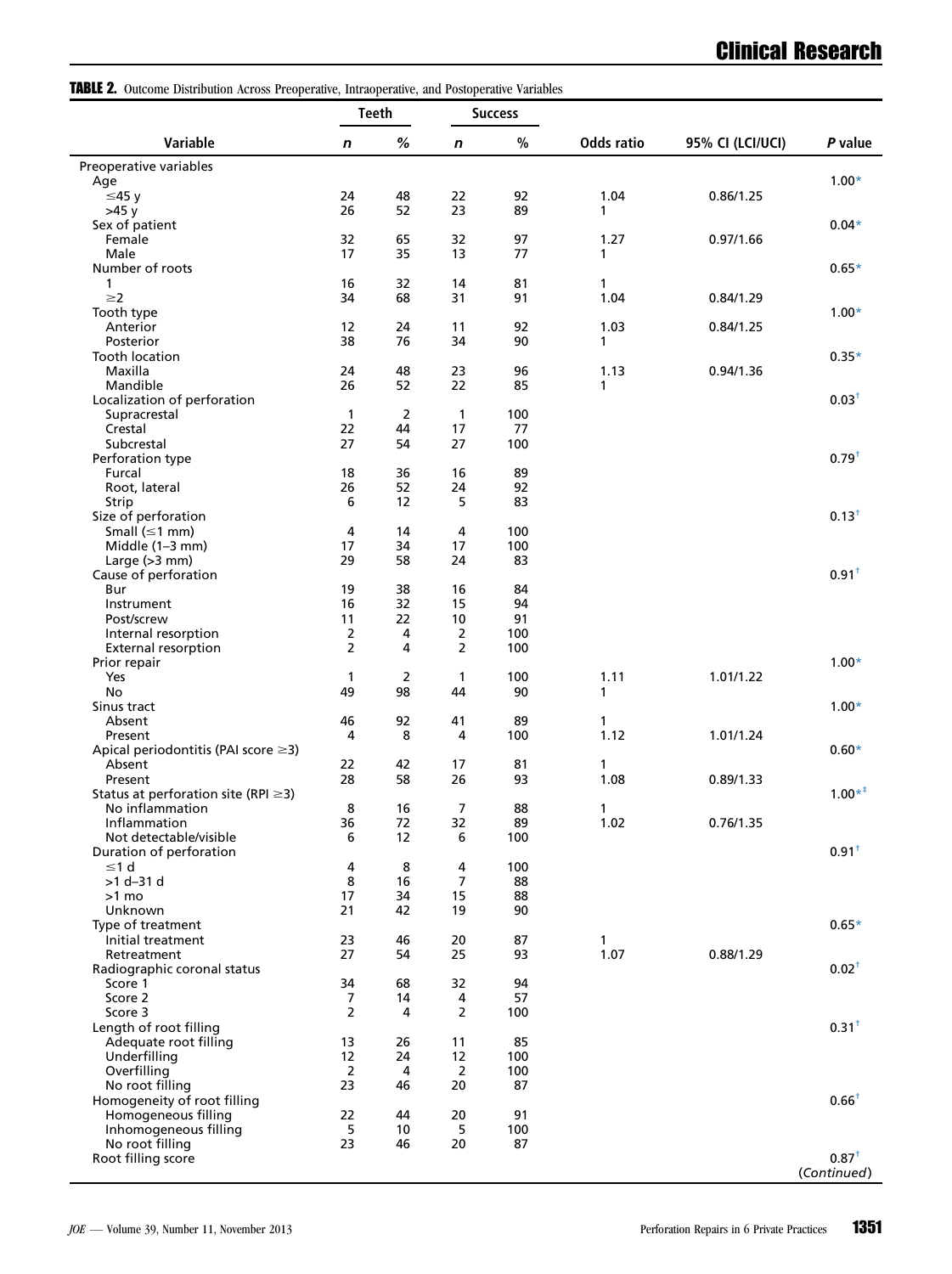#### TABLE 2. (Continued)

|                                           |                | <b>Teeth</b> |                | <b>Success</b> |                   |                  |             |  |
|-------------------------------------------|----------------|--------------|----------------|----------------|-------------------|------------------|-------------|--|
| Variable                                  | n              | %            | $\mathbf n$    | $\%$           | <b>Odds ratio</b> | 95% CI (LCI/UCI) | P value     |  |
| Score 1                                   | 3              | 6            | 3              | 100            |                   |                  |             |  |
| Score 2                                   | 4              | 8            | 4              | 100            |                   |                  |             |  |
| Score 3                                   | $\mathbf 2$    | 4            | $\overline{2}$ | 67             |                   |                  |             |  |
| Score 4                                   | $\overline{7}$ | 14           | 6              | 86             |                   |                  |             |  |
| Score 5                                   | 11             | 22           | 10             | 91             |                   |                  |             |  |
| No root filling                           | 23             | 46           | 20             | 87             |                   |                  |             |  |
| Intraoperative variables                  |                |              |                |                |                   |                  |             |  |
| Medical dressing                          |                |              |                |                |                   |                  | $1.00*$     |  |
| Calcium hydroxide                         | 47             | 94           | 42             | 89             | 1                 |                  |             |  |
| Ledermix                                  | 3              | 6            | 3              | 100            | 1.12              | 1.01/1.24        |             |  |
| Repair material                           |                |              |                |                |                   |                  | $0.60*$     |  |
| <b>MTA</b>                                | 37             | 74           | 34             | 92             | 1.09              | 0.85/1.40        |             |  |
| Other                                     | 13             | 26           | 11             | 85             | 1                 |                  |             |  |
| Surgical intervention                     |                |              |                |                |                   |                  | $0.42*$     |  |
| No                                        | 45             | 90           | 41             | 91             | 1.14              | 0.73/1.78        |             |  |
| Yes                                       | 5              | 10           | 4              | 80             | 1                 |                  |             |  |
| Postoperative variables                   |                |              |                |                |                   |                  |             |  |
| Apical periodontitis (PAI score $\geq$ 3) |                |              |                |                |                   |                  | $0.002^{+}$ |  |
| Absent                                    | 47             | 94           | 44             | 94             |                   |                  |             |  |
| Present                                   | 3              | 6            | $\mathbf 0$    | $\mathbf{0}$   |                   |                  |             |  |
| Status at perforation site (RPI $\geq$ 3) |                |              |                |                |                   |                  | $0.000*$    |  |
| No inflammation                           | 46             | 92           | 44             | 96             |                   |                  |             |  |
| Inflammation                              | 4              | 8            | 0              | 0              |                   |                  |             |  |
| Not detectable/visible                    | $\mathbf 0$    | 0            | $\mathbf 0$    | 0              |                   |                  |             |  |
| Radiographic coronal status <sup>§</sup>  |                |              |                |                |                   |                  | $0.585^{+}$ |  |
| Score 1                                   | 46             | 92           | 40             | 87             |                   |                  |             |  |
| Score 2                                   | 2              | 4            | 2              | 100            |                   |                  |             |  |
| Score 3                                   | $\mathbf 0$    | $\mathbf 0$  | 0              | $\mathbf 0$    |                   |                  |             |  |
| Length of root filling                    |                |              |                |                |                   |                  | $0.091+$    |  |
| Adequate root filling                     | 48             | 96           | 43             | 90             |                   |                  |             |  |
| Underfilling                              | $\mathbf 0$    | 0            | 0              | $\mathbf{0}$   |                   |                  |             |  |
| Overfilling                               | $\overline{2}$ | 4            | 1              | 50             |                   |                  |             |  |
| No root filling                           | $\mathbf 0$    | $\mathbf{0}$ | $\mathbf 0$    | $\mathbf{0}$   |                   |                  |             |  |
| Homogeneity of root filling               |                |              |                |                |                   |                  | $0.509^{+}$ |  |
| Homogeneous filling                       | 47             | 94           | 41             | 87             |                   |                  |             |  |
| Inhomogeneous filling                     | 3              | 6            | 0              | 0              |                   |                  |             |  |
| No root filling                           | $\mathbf{0}$   | $\mathbf 0$  | 0              | $\mathbf{0}$   |                   |                  |             |  |
| Coronal leakage                           |                |              |                |                |                   |                  | $0.02*$     |  |
| No                                        | 47             | 94           | 44             | 94             | 2.81              | 0.57/13.94       |             |  |
| Yes                                       | 3              | 6            | 1              | 33             | 1                 |                  |             |  |
| <b>Restoration type</b>                   |                |              |                |                |                   |                  | $1.00*$     |  |
| Direct composite filling                  | 9              | 18           | 8              | 89             | 1                 |                  |             |  |
| Indirect restoration                      | 41             | 82           | 37             | 90             | 1.02              | 0.79/1.31        |             |  |
| Post insertion                            |                |              |                |                |                   |                  | $1.00*$     |  |
| Yes                                       | 14             | 28           | 13             | 93             | 1.05              | 0.87/1.26        |             |  |
| No                                        | 36             | 72           | 32             | 88.9           | 1                 |                  |             |  |

CI, confidence interval; LCI, lower confidence interval; PAI, perapical index; RPI, root perforation index; UCI, upper confidence interval.

\*Fisher's exact test.

‡ Statistics calculated for 44 cases.

§ No information available for 2 cases.

as interpreted from the radiographs. Mente et al [\(18\)](#page-11-0) reported problems in applying the PAI scoring system to a perforation site. They used the PAI for rating the perforation site and classified a case as healed if all radiographic and clinical findings were normal (eg, PAI score  $\leq$ 2). In this study, we rated the apex and perforation site separately with slightly different criteria. This allowed more precise evaluation if the failure was based on the perforation repair or other factors.

In healing studies, the standardization and quality of the radiographs are very important and can affect the outcome greatly. In this study, all radiographs were digital, were taken by experienced operators, and were of diagnostic quality. Only patients with adequate radiographs were included in this study. The lack of standardization of the radiographs was a weakness of this study. Angulation affects the visualization, size, and density of radiolucent areas. Although periapical radiographs still represent the standard of care [\(27\),](#page-11-0) the reliability of this method has been questioned in recent years [\(28, 29\).](#page-11-0) The treatment outcome in this study may have been less favorable if cone-beam computed tomographic imaging had been used as the standard. However, clinical radiography must follow the ALARA (as low as reasonably achievable) principle, so it is hard to justify the routine use of the cone-beam computed tomographic device at recall appointments. For this study, the assessment of the RPI score using conventional radiographs was considered to be suitable for the investigation of healing at the perforation site.

MTA has been described as the material of choice for intraalveolar perforation repairs  $(20)$  and was used in the majority of treated cases as the repair material in the present study (37/50). Other materials used were gutta-percha, glass ionomer cement, or composite. The

<sup>†</sup> Chi-square test.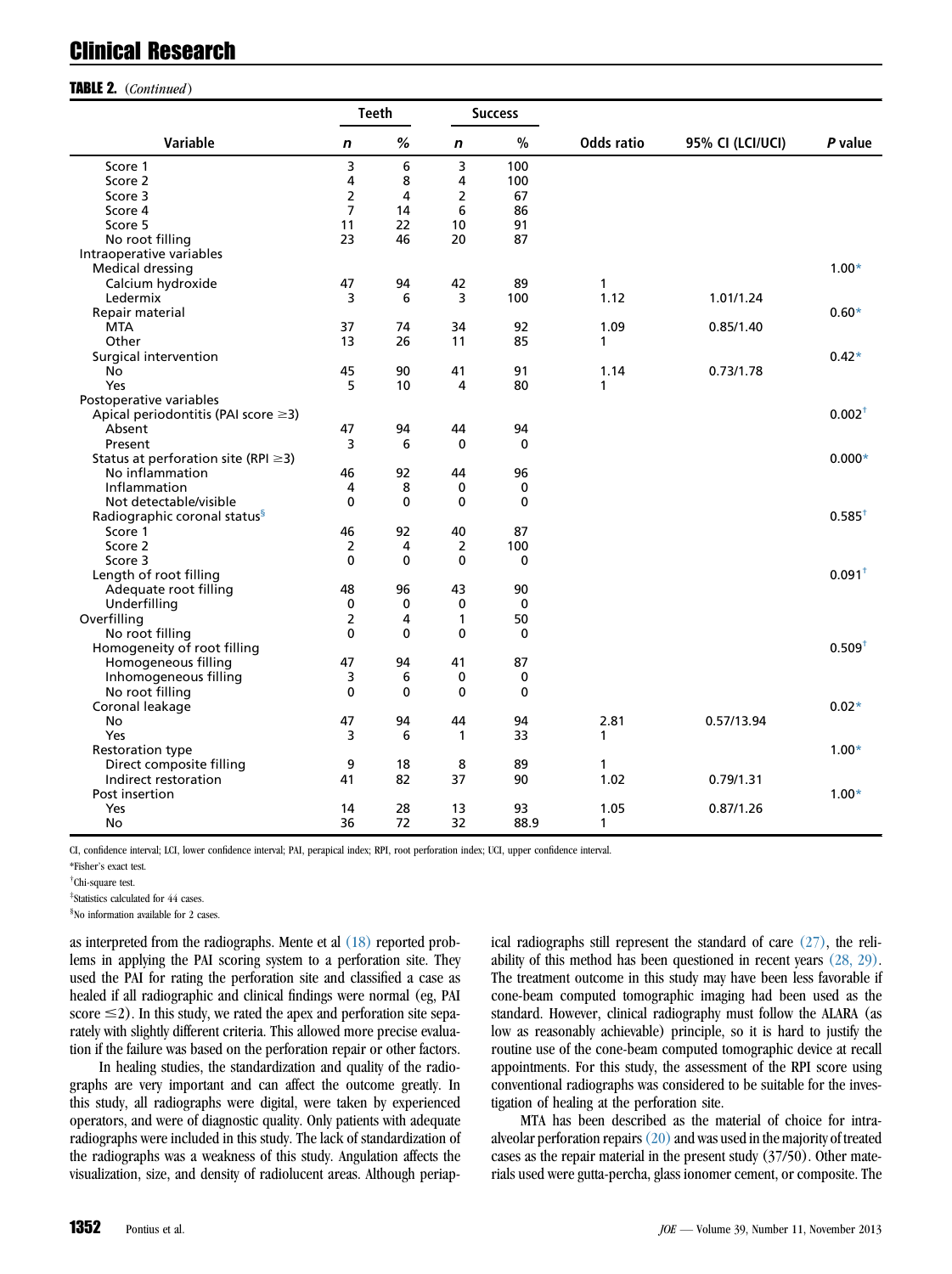<span id="page-7-0"></span>

Figure 1. Case 1. (A) A preoperative radiograph of tooth #4 showing a lateral midroot perforation and periapical radiolucency. (B) The canal system was obturated apically with warm gutta-percha, the perforation sealed with MTA, and the post space prepared. (C) The 7-year recall shows no evidence of endodontic disease. The patient underwent orthodontic treatment; the tooth was restored with a cast post and core and a PFM crown.

decision was dependent on the clinical situation. If the perforation was small, in some cases gutta-percha was used for conventional obturation. There was no difference in the outcome between MTA and the other materials in this study (92% vs 85% respectively,  $P = .60$ ), but our sample size was too small to draw firm conclusions.

Our overall success rate was 90%, which was similar to the study of Mente et al [\(18\)](#page-11-0), who detected a healed rate of 86% in perforations exclusively repaired with MTA. Based on the data of this study and other articles, MTA is a suitable repair material for intraosseous perforations [\(13, 14, 16, 18\)](#page-11-0) with no aesthetic issues [\(15\)](#page-11-0).

Most of the perforation repairs (90%) were performed nonsurgically. For large perforations in which overfill was a concern [\(30\)](#page-12-0), MTA was used with an absorbable matrix (collagen, calcium and sulfate); this technique was previously described by several authors [\(12, 19, 31\).](#page-11-0)

The location of the perforation was found to be a significant prognostic factor for success ( $P = .03$ ). Each of the failed cases exhibited perforations at or close to the level of the osseous crest [\(Table 2](#page-5-0)). This was probably caused by the proximity to the epithelial attachment, with the increased likelihood of bacterial contamination during or after treatment. This finding was consistent with the Toronto study  $(1, 17)$ 



Figure 2. Case 2. (A) A preoperative radiograph of tooth #30. The patient presented with pulp necrosis and acute apical periodontitis. (B) A clinical photograph showing a perforation in the furcation area. (C) A postoperative radiograph after obturation of the root canal system and perforation repair with calcium sulfate and composite. (D) At the 4.5-year recall, the radiograph showed no evidence of endodontic disease.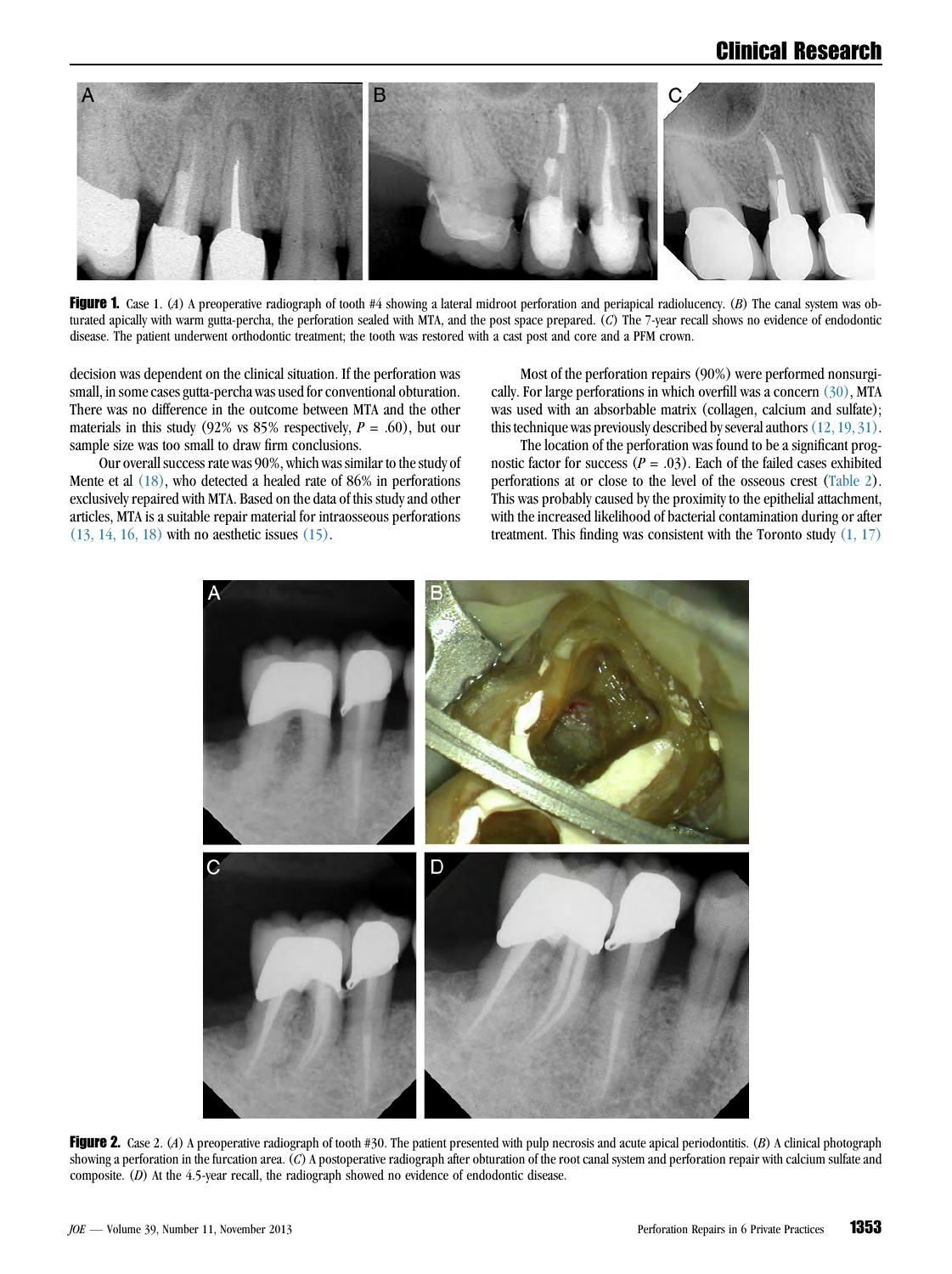

Figure 3. Case 3. (A) A preoperative radiograph of tooth #12 showed periapical radiolucency and missed canal systems. (B) After disassembly, a furcal perforation of the buccal roots was visualized and sealed with MTA. The canal system was retreated and obturated with warm gutta-percha. (C) A postoperative radiograph. (D) At the 1-year recall, the tooth was asymptomatic, functional, and restored with a PFM crown. The radiograph showed no evidence of endodontic disease.

and a study by Ng et al  $(32)$ . A second factor was sex. Perforation repairs in female patients had a higher success rate than repairs in male patients  $(P = .04)$ . These findings are in contrast to other studies  $(1,16–18, 32)$ that did not detect significant differences between male and female patients. A third factor was initial radiographic coronal status. Restorations that were rated ''unacceptable'' before intervention were associated with a higher failure rate  $(P = .02)$ . This could be explained by the potential bacterial contamination prior, during, or after endodontic treatment. The quality of the coronal restoration is

reported to be of major importance for endodontic success  $(33)$ . This was in agreement with the findings in a study by Ng et al  $(32)$  in which good quality coronal restorations increased the odds of success by 11-fold.

Contrary to a study by Fuss and Trope  $(10)$ , the size of the perforation did not influence the treatment success and healing in this study or the study by Mente et al [\(18\)](#page-11-0). No significant difference was observed in this study between the initial treatment and retreatment (initial treatment: success = 87%, retreatment: success: =



Figure 4. Case 4. (A) A preoperative radiograph of tooth #5. (B) After disassembly, a large lateral midroot perforation was visualized. A postoperative radiograph showing the perforation sealed with MTA and the root canal system retreated and obturated with warm gutta-percha. (C) A radiograph taken 5 years after perforation repair. The tooth was asymptomatic, functional, and restored with a PFM crown.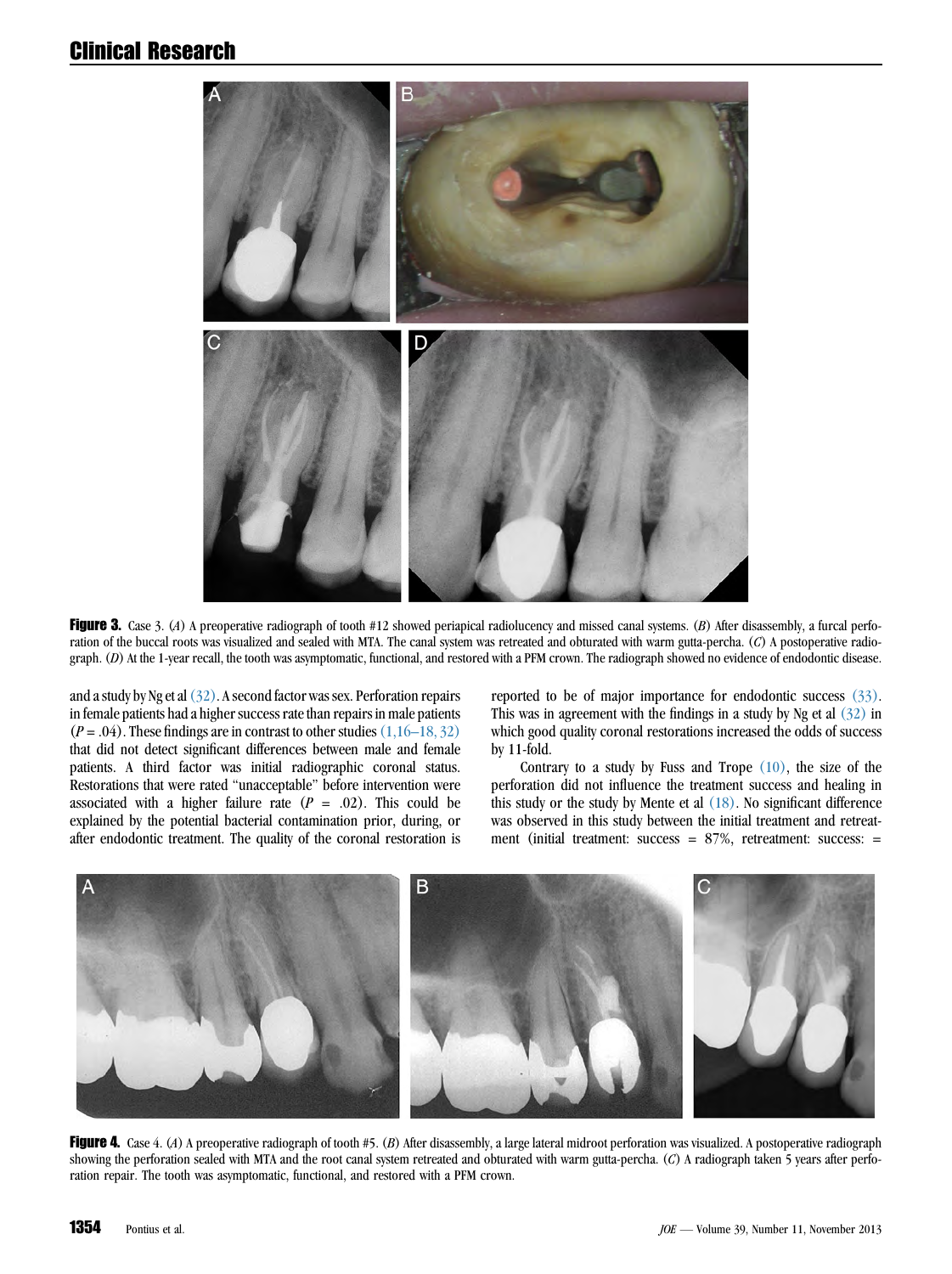

Figure 5. Case 5. (A) A preoperative radiograph of tooth #24 showing an external root resorption and periapical and lateral radiolucencies. The patient presented with pulp necrosis and class 2 mobility of tooth #24. (B) Cone-beam computed tomographic imaging visualizing the horizontal dimension of the resorption and involvement of the buccal cortical plate. (C) Cone-beam computed tomographic sagittal slice. (D) A postoperative radiograph after cleaning, shaping, and obturation of the root canal system with warm gutta-percha; perforation repair with MTA; and an adhesive buildup with composite. (E) A 9-month recall radiograph with evidence of healing; the tooth was functional and asymptomatic.

93%;  $P = .65$ ), the presence or absence of preoperative apical periodontitis ( $P = .60$ ), and the periodontal status at the perforation site  $(P = 1.00)$ . None of these factors affected the success of endodontic treatment or perforation repair. These observations are in contrast to

the findings in the study of Farzaneh et al [\(1\)](#page-11-0) who reported the healed rate in retreatment cases was significantly affected by the presence of apical periodontitis (absent = 97%, present = 78%) and the presence of perforation (absent =  $89\%$ , present =  $42\%$ )



Figure 6. Case 6. (A) A preoperative radiograph of tooth #9 with a perforating internal resorption at the midroot level. (B) A postoperative radiograph after obturation of the resorptive defect and the apical third of the root canal with MTA, backpacking with warm gutta-percha, and adhesive buildup with composite. (C) At the 4.5-year recall, the radiograph showed no evidence of endodontic disease.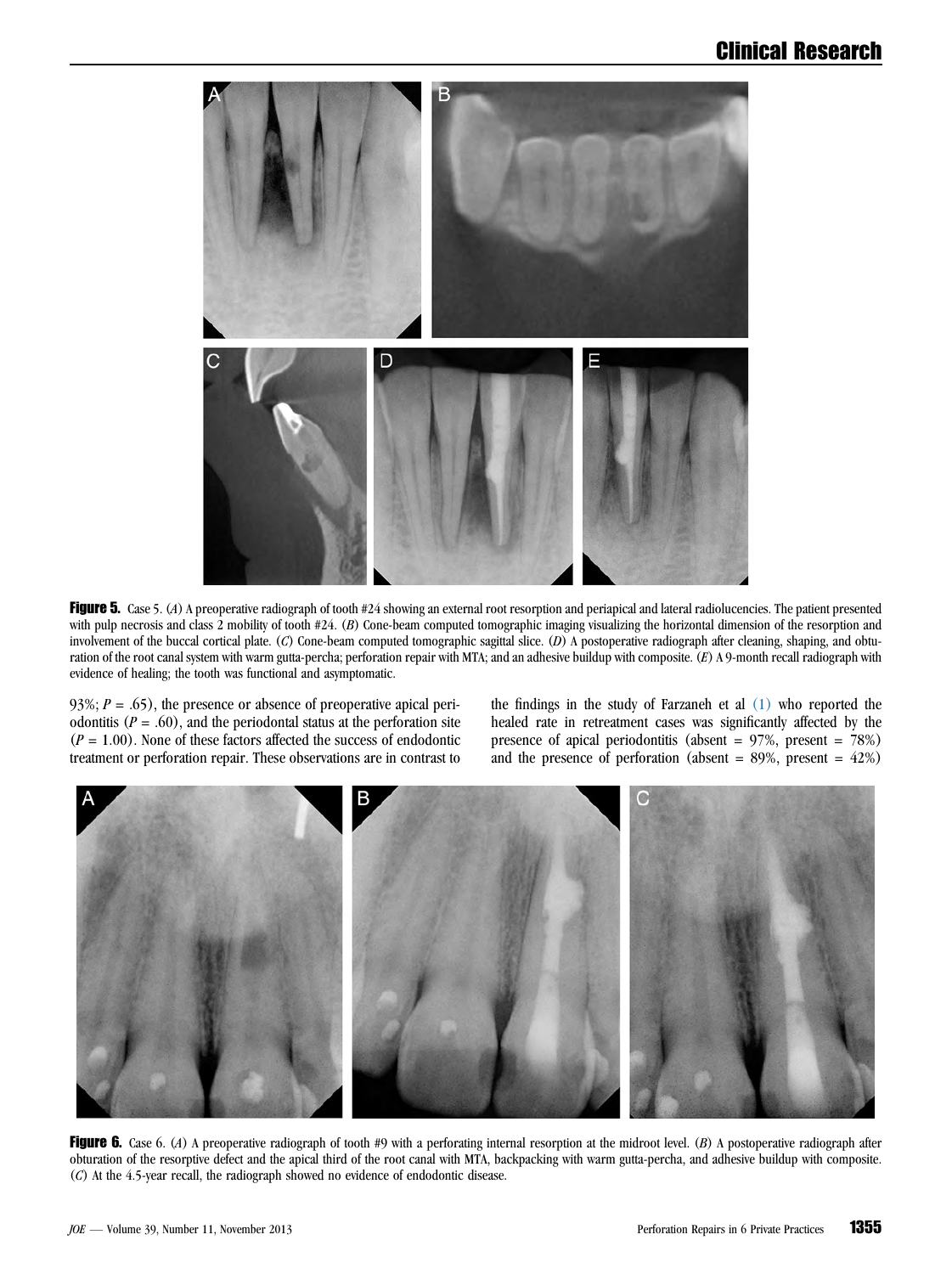

Figure 7. Case 7. (A) A preoperative radiograph of tooth #8 with post perforation of the root. (B) An intraoperative radiograph after post removal, sealing of the perforation site with calcium sulfate, obturation of the root canal system with warm gutta-percha, and adhesive buildup with a quartz fiber post and composite. (C) A clinical photograph of the perforation site before sealing it with composite in combination with guided bone regeneration. (D) A 2-year recall radiograph. The tooth was functional and asymptomatic; the radiograph showed no evidence of endodontic disease. After 3 years, the tooth developed a periodontal abscess at the buccal site and was extracted (failure 4).

[\(1\)](#page-11-0). However, it must be considered that Farzaneh et al only investigated 12 perforation cases.

the number of combined cases with nonsurgical and surgical intervention was small (5 cases).

Comparing surgical versus nonsurgical treatment, there was no significant difference in terms of the success rate ( $P = .60$ ). However,

The data from this study show that perforations can be repaired successfully with meticulous cleaning and shaping, adequate



Figure 8. Case 8. (A) A preoperative radiograph of tooth #3 with a large furcal perforation and periapical radiolucencies. The tooth also exhibited a sinus tract on the palatal site. (B) A postoperative radiograph showing the perforation sealed with MTA, the root canal system obturated with warm gutta-percha, and an adhesive buildup of the access cavity. (C) At the 8-year recall, the radiograph showed no evidence of endodontic disease.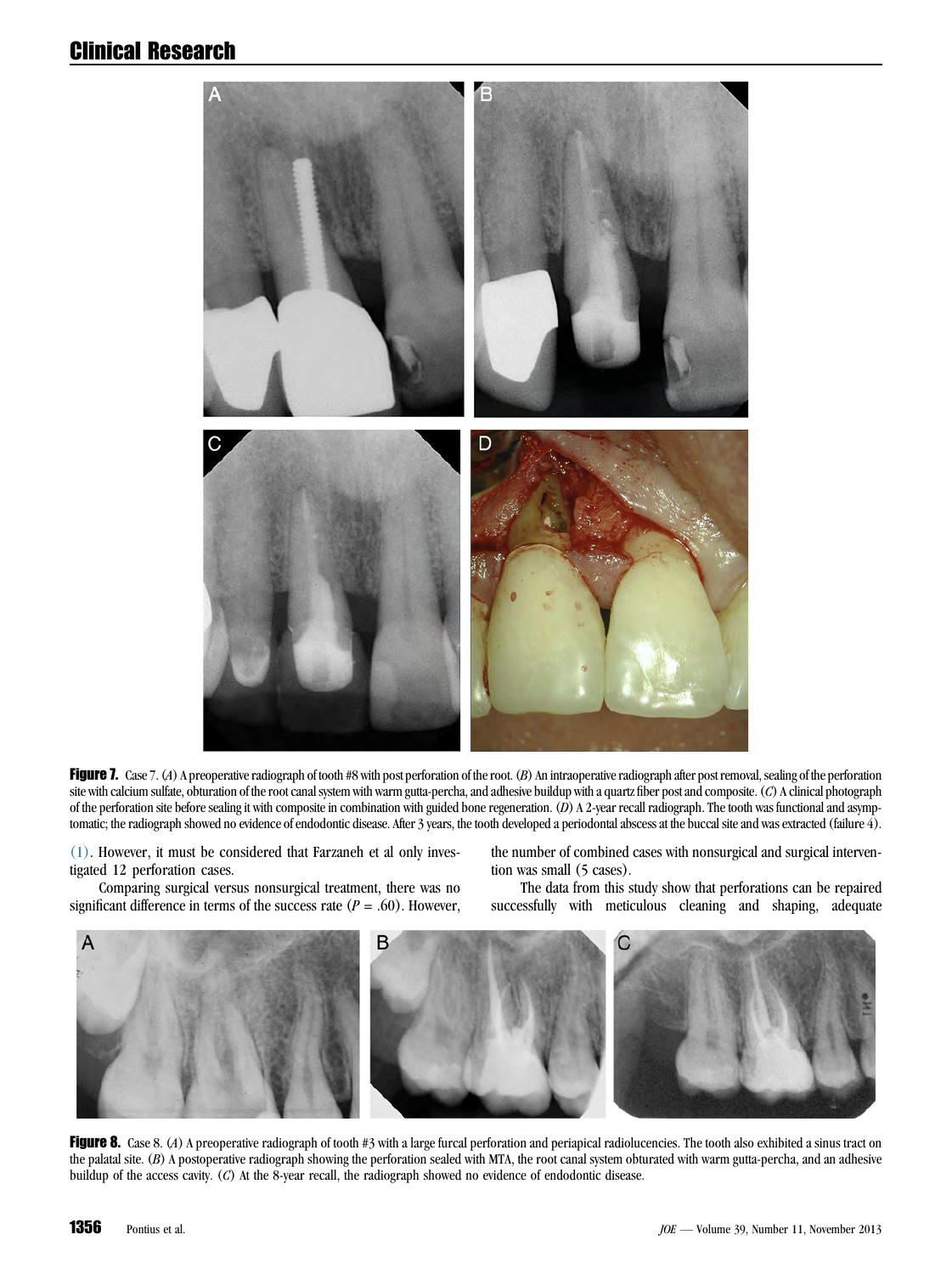<span id="page-11-0"></span>

Figure 9. Case 9. (A) A preoperative radiograph of tooth #30 exhibiting an acute apical periodontitis. (B) A postoperative radiograph showing a strip perforation in the middle third of the mesial root. It was sealed with warm gutta-percha and Kerr Culp Canal Sealer (Sybron Endo, Orange, CA). (C) At the 9-year recall, the radiograph showed no evidence of endodontic disease. The tooth was asymptomatic and functional.

disinfection, proper handling of the repair material, and adequate obturation followed by adequate coronal restoration. However, proper treatment planning includes other important considerations [\(34, 35\).](#page-12-0) Restorative factors such as remaining tooth structure, ferrule height and width, functional loads, aesthetic considerations, periodontal status, the conditions of the adjacent teeth and the entire dentition, and the age and general health issues of the patient must be included in the decision process. Finally, the projected quality of the final restorative treatment is a major consideration in treatment planning.

#### **Conclusions**

This retrospective study of 50 cases produced a success rate of 90% from a collection of perforation repairs performed in 6 different practices. Within the limits of this investigation, the location of the perforation, the coronal status of the restoration, and the sex of the patient were factors that significantly affected the outcome. However, the high success rate of the perforation repairs must be viewed with caution because 20 of the cases were recalled for periods of less than 2 years and some less than 1 year and they are still subject to failure at subsequent recalls. Long-term studies, ideally prospective, are needed to adequately address the question of success and failure of perforation repairs. This study was a step in that direction.

#### Acknowledgments

The authors would like to express their gratitude to the following endodontic specialists for their participation in the present study: Dr Raphael Bellamy, Dr Francesco Maggiore, Dr Sashi Nallapati, Dr Terrell F. Pannkuk, and Dr Marga Ree. Special thanks to Dr Rick Schwartz for his valuable comments regarding the finishing of this manuscript and the proofreading of this article.

The authors deny any conflicts of interest related to this study.

#### References

- 1. [Farzaneh M, Abitbol S, Friedman S. Treatment outcome in endodontics: the Toronto](http://refhub.elsevier.com/S0099-2399(13)00665-1/sref1) [study. Phases I and II: orthograde retreatment. J Endod 2004;30:627–33.](http://refhub.elsevier.com/S0099-2399(13)00665-1/sref1)
- 2. [Kvinnsland I, Oswald RJ, Halse A, et al. A clinical and roentgenological study of 55](http://refhub.elsevier.com/S0099-2399(13)00665-1/sref2) [cases of root perforation. Int Endod J 1989;22:75–84](http://refhub.elsevier.com/S0099-2399(13)00665-1/sref2).
- 3. [Tsesis I, Rosenberg E, Faivishevsky V, et al. Prevalence and associated periodontal](http://refhub.elsevier.com/S0099-2399(13)00665-1/sref3) [status of teeth with root perforation: a retrospective study of 2,002 patients' medical](http://refhub.elsevier.com/S0099-2399(13)00665-1/sref3) [records. J Endod 2010;36:797–800.](http://refhub.elsevier.com/S0099-2399(13)00665-1/sref3)
- 4. [Clauder T, Shin SJ. Repair of perforations with MTA: clinical applications and mech](http://refhub.elsevier.com/S0099-2399(13)00665-1/sref4)[anisms of action. Endod Top 2006;15:32–55](http://refhub.elsevier.com/S0099-2399(13)00665-1/sref4).
- 5. [Schilder H. Cleaning and shaping the root canal. Dent Clin North Am 1974;18:](http://refhub.elsevier.com/S0099-2399(13)00665-1/sref5) [269–96.](http://refhub.elsevier.com/S0099-2399(13)00665-1/sref5)
- 6. [Ruddle C. Nonsurgical endodontic retreatment. In: Cohen S, Burns RC, eds.](http://refhub.elsevier.com/S0099-2399(13)00665-1/sref6) Path-ways of the Pulp[, 10th ed. St Louis: Mosby; 2011](http://refhub.elsevier.com/S0099-2399(13)00665-1/sref6).
- 7. [Eleftheriadis GI, Lambrianidis TP. Technical quality of root canal treatment and](http://refhub.elsevier.com/S0099-2399(13)00665-1/sref7) [detection of iatrogenic errors in an undergraduate dental clinic. Int Endod J](http://refhub.elsevier.com/S0099-2399(13)00665-1/sref7) [2005;38:725–34.](http://refhub.elsevier.com/S0099-2399(13)00665-1/sref7)
- 8. [Lofthag-Hansen S, Huumonen S, Gr](http://refhub.elsevier.com/S0099-2399(13)00665-1/sref8)ö[ndahl K, et al. Limited cone-beam CT and in](http://refhub.elsevier.com/S0099-2399(13)00665-1/sref8)[traoral radiography for the diagnosis of periapical pathology. Oral Surg Oral Med](http://refhub.elsevier.com/S0099-2399(13)00665-1/sref8) [Oral Pathol Oral Radiol Endod 2007;103:114–9](http://refhub.elsevier.com/S0099-2399(13)00665-1/sref8).
- 9. [Tsesis I, Fuss Z. Diagnosis and treatment of accidental root perforations. Endod Top](http://refhub.elsevier.com/S0099-2399(13)00665-1/sref9) [2006;13:95–107.](http://refhub.elsevier.com/S0099-2399(13)00665-1/sref9)
- 10. [Fuss Z, Trope M. Root perforations: classification and treatment choices based on](http://refhub.elsevier.com/S0099-2399(13)00665-1/sref10) [prognostic factors. Endod Dent Traumatol 1996;12:255–64](http://refhub.elsevier.com/S0099-2399(13)00665-1/sref10).
- 11. [Zairi A, Lambrianidis T, Pantelidou O, et al. Periradicular tissue responses to bio](http://refhub.elsevier.com/S0099-2399(13)00665-1/sref11)[logically active molecules or MTA when applied in furcal perforation of dogs' teeth.](http://refhub.elsevier.com/S0099-2399(13)00665-1/sref11) [Int J Dent 2012;2012:257832](http://refhub.elsevier.com/S0099-2399(13)00665-1/sref11).
- 12. [Pitt Ford TR, Torabinejad M, McKendry DJ, et al. Use of mineral trioxide aggregate](http://refhub.elsevier.com/S0099-2399(13)00665-1/sref12) [for repair of furcal perforations. Oral Surg Oral Med Oral Pathol Oral Radiol Endod](http://refhub.elsevier.com/S0099-2399(13)00665-1/sref12) [1995;79:756–63](http://refhub.elsevier.com/S0099-2399(13)00665-1/sref12).
- 13. [Parirokh M, Torabinejad M. Mineral trioxide aggregate: a comprehensive literature](http://refhub.elsevier.com/S0099-2399(13)00665-1/sref13) [review—part I: chemical, physical, and antibacterial properties. J Endod 2010;36:](http://refhub.elsevier.com/S0099-2399(13)00665-1/sref13) [16–27.](http://refhub.elsevier.com/S0099-2399(13)00665-1/sref13)
- 14. [Parirokh M, Torabinejad M. Mineral trioxide aggregate: a comprehensive literature](http://refhub.elsevier.com/S0099-2399(13)00665-1/sref14) [review—part III: clinical applications, drawbacks, and mechanism of action.](http://refhub.elsevier.com/S0099-2399(13)00665-1/sref14) [J Endod 2010;36:400–13.](http://refhub.elsevier.com/S0099-2399(13)00665-1/sref14)
- 15. [Krastl G, Allgayer N, Lenherr P, et al. Tooth discoloration induced by endodontic](http://refhub.elsevier.com/S0099-2399(13)00665-1/sref15) [materials: a literature review. Dent Traumatol 2013;29:2–7.](http://refhub.elsevier.com/S0099-2399(13)00665-1/sref15)
- 16. [De Chevigny C, Dao TT, Basrani BR, et al. Treatment outcome in endodontics: the](http://refhub.elsevier.com/S0099-2399(13)00665-1/sref16) [Toronto study—phases 3 and 4: orthograde retreatment. J Endod 2008;34:131–7](http://refhub.elsevier.com/S0099-2399(13)00665-1/sref16).
- 17. [Ng YL, Mann V, Gulabivala K. A prospective study of the factors affecting outcomes of](http://refhub.elsevier.com/S0099-2399(13)00665-1/sref17) [nonsurgical root canal treatment: part 1: periapical health. Int Endod J 2011;44:](http://refhub.elsevier.com/S0099-2399(13)00665-1/sref17) [583–609.](http://refhub.elsevier.com/S0099-2399(13)00665-1/sref17)
- 18. [Mente J, Hage N, Pfefferle T, et al. Treatment outcome of mineral trioxide aggregate:](http://refhub.elsevier.com/S0099-2399(13)00665-1/sref18) [repair of root perforations. J Endod 2010;36:208–13](http://refhub.elsevier.com/S0099-2399(13)00665-1/sref18).
- 19. [Main C, Mirzayan N, Shabahang S, et al. Repair of root perforations using mineral](http://refhub.elsevier.com/S0099-2399(13)00665-1/sref19) [trioxide aggregate: a long-term study. J Endod 2004;30:80–3](http://refhub.elsevier.com/S0099-2399(13)00665-1/sref19).
- 20. [Ree M, Schwartz R. Management of perforations: four cases from two private prac](http://refhub.elsevier.com/S0099-2399(13)00665-1/sref20)tices with medium- to long-term recalls. J Endod 2012;38:1422-7
- 21. Available at: [http://www.tulsadentalspecialties.com/Libraries/Tab\\_Content\\_Accesso](http://www.tulsadentalspecialties.com/Libraries/Tab_Content_Accessories/TCC11110-10E_MTA_Del_Tip.sflb.ashx) [ries/TCC11110-10E\\_MTA\\_Del\\_Tip.sflb.ashx](http://www.tulsadentalspecialties.com/Libraries/Tab_Content_Accessories/TCC11110-10E_MTA_Del_Tip.sflb.ashx). Accessed July 4, 2013.
- 22. [Hommez GM, Coppens CR, De Moor RJ. Periapical health related to the quality of](http://refhub.elsevier.com/S0099-2399(13)00665-1/sref21) [coronal restorations and root fillings. Int Endod J 2002;35:680–9](http://refhub.elsevier.com/S0099-2399(13)00665-1/sref21).
- 23. Ø[rstavik D, Kerekes K, Eriksen HM. The periapical index: a scoring system for radio](http://refhub.elsevier.com/S0099-2399(13)00665-1/sref22)[graphic assessment of apical periodontitis. Endod Dent Traumatol 1986;2:20–34.](http://refhub.elsevier.com/S0099-2399(13)00665-1/sref22)
- 24. [Friedman S. Expected outcomes in the prevention and treatment of apical periodon](http://refhub.elsevier.com/S0099-2399(13)00665-1/sref23)[titis. In: Ø](http://refhub.elsevier.com/S0099-2399(13)00665-1/sref23)rstavik D, Pitt Ford T, eds. [Essential Endodontology: Prevention and](http://refhub.elsevier.com/S0099-2399(13)00665-1/sref23) Treatment of Apical Periodontitis, 2nd [ed. Oxford: Blackwell Munksgaard Ltd;](http://refhub.elsevier.com/S0099-2399(13)00665-1/sref23) [2008:408–69](http://refhub.elsevier.com/S0099-2399(13)00665-1/sref23).
- 25. Ø[rstavik D. Time-course and risk analyses of the development and healing of](http://refhub.elsevier.com/S0099-2399(13)00665-1/sref24) [chronic apical periodontitis in man. Int Endod J 1996;29:150–5](http://refhub.elsevier.com/S0099-2399(13)00665-1/sref24).
- 26. [Tour](http://refhub.elsevier.com/S0099-2399(13)00665-1/sref25)é [B, Faye B, Kane AW, et al. Analysis of reasons for extraction of endodontically](http://refhub.elsevier.com/S0099-2399(13)00665-1/sref25) [treated teeth: a prospective study. J Endod 2011;37:1512–5.](http://refhub.elsevier.com/S0099-2399(13)00665-1/sref25)
- 27. [Fristad I, Molven O, Halse A. Nonsurgically retreated root filled teeth—radio](http://refhub.elsevier.com/S0099-2399(13)00665-1/sref26)[graphic findings after 20-27 years. Int Endod J 2004;37:12–8](http://refhub.elsevier.com/S0099-2399(13)00665-1/sref26).
- 28. [Wu MK, Shemesh H, Wesselink PR. Limitations of previously published syste-matic](http://refhub.elsevier.com/S0099-2399(13)00665-1/sref27) [reviews evaluating the outcome of endodontic treatment.Int EndodJ 2009;42:656–66](http://refhub.elsevier.com/S0099-2399(13)00665-1/sref27).
- 29. [Estrela C, Bueno MR, Leles CR, et al. Accuracy of cone beam computed tomography](http://refhub.elsevier.com/S0099-2399(13)00665-1/sref28) [and panoramic and periapical radiography for detection of apical periodontitis.](http://refhub.elsevier.com/S0099-2399(13)00665-1/sref28) [J Endod 2008;34:273–9](http://refhub.elsevier.com/S0099-2399(13)00665-1/sref28).